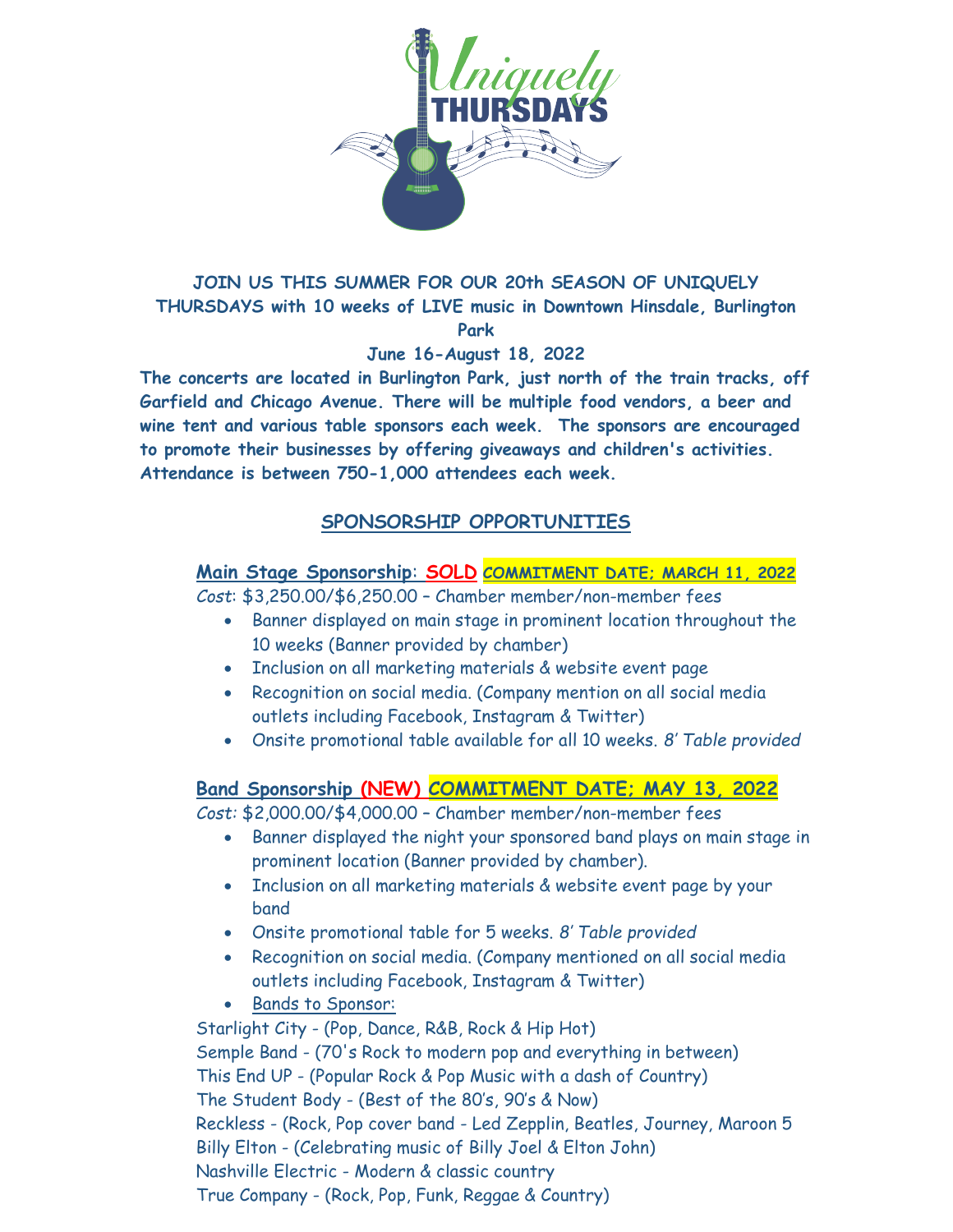Serendipity - (Pop/Rock, 60's, 70's & 80's) 7th Heaven - (National Recording Artist)

# Trio Sponsorship: COMMITMENT DATE; MAY 13, 2022

Cost: \$3,250.00/\$6,250.00 – Chamber member/non-member fees

- Logo on Uniquely Thursday's stage banner for 10 consecutive weeks
- Logo on Uniquely Thursday's poster
- Inclusion on all marketing materials & website event page
- Recognition on social media. (Business mentioned on all social media outlets including Facebook, Instagram & Twitter)
- Onsite promotional table for all 10 weeks. 8' Table provided

# Duo Sponsorship: COMMITMENT DATE; MAY 13, 2022

Cost: \$1,350.00/\$2,700.00 – Chamber member/non-member fees

- Business name on Uniquely Thursday's poster.
- Business logo on Uniquely Thursday's banner.
- Mentioned in Uniquely Thursdays Press Release.
- Recognition on social media. (Business mention on all social media outlets including Facebook, Instagram & Twitter)
- Onsite promotional table for 5 weeks. 8' Table provided

# Solo Sponsorship; COMMITMENT DATE; MAY 13th, 2022

Cost: \$600.00/\$1,200.00 – Chamber member/non-member fees

- Business name on Uniquely Thursday's poster.
- Recognition on social media. (Business mentioned on all social media outlets including Facebook, Instagram & Twitter)
- Mentioned in Uniquely Thursdays Press releases
- Onsite promotional table for 2 weeks. 8' Table provided

# ADDITIONAL OPPORTUNITIES

# Business Promo Table: COMMITMENT DATE: MAY 13th, 2022

 Cost: Chamber Members \$200 - Limited to Two weeks per season Non-Members \$400 - Limited to One week per season

- 8' Table provided
- On site participation during Uniquely Thursdays

\*Business promo tables are promotional purposes ONLY, no sales allowed at tables.\*

## \*\*No Table Sharing\*\*

\*\*\* Table setup/layout in the park is at the discretion of the Chamber.\*\*\*

\*To secure these opportunities advanced payment is due at time of submission of form.\*

## Event cancellation guidelines:

All Sponsorships are non-refundable. If a rainout were to occur on your scheduled date, the Chamber staff will notify you as soon as possible and work with you to re-schedule for another evening. NO WEATHER GUARANTEES!